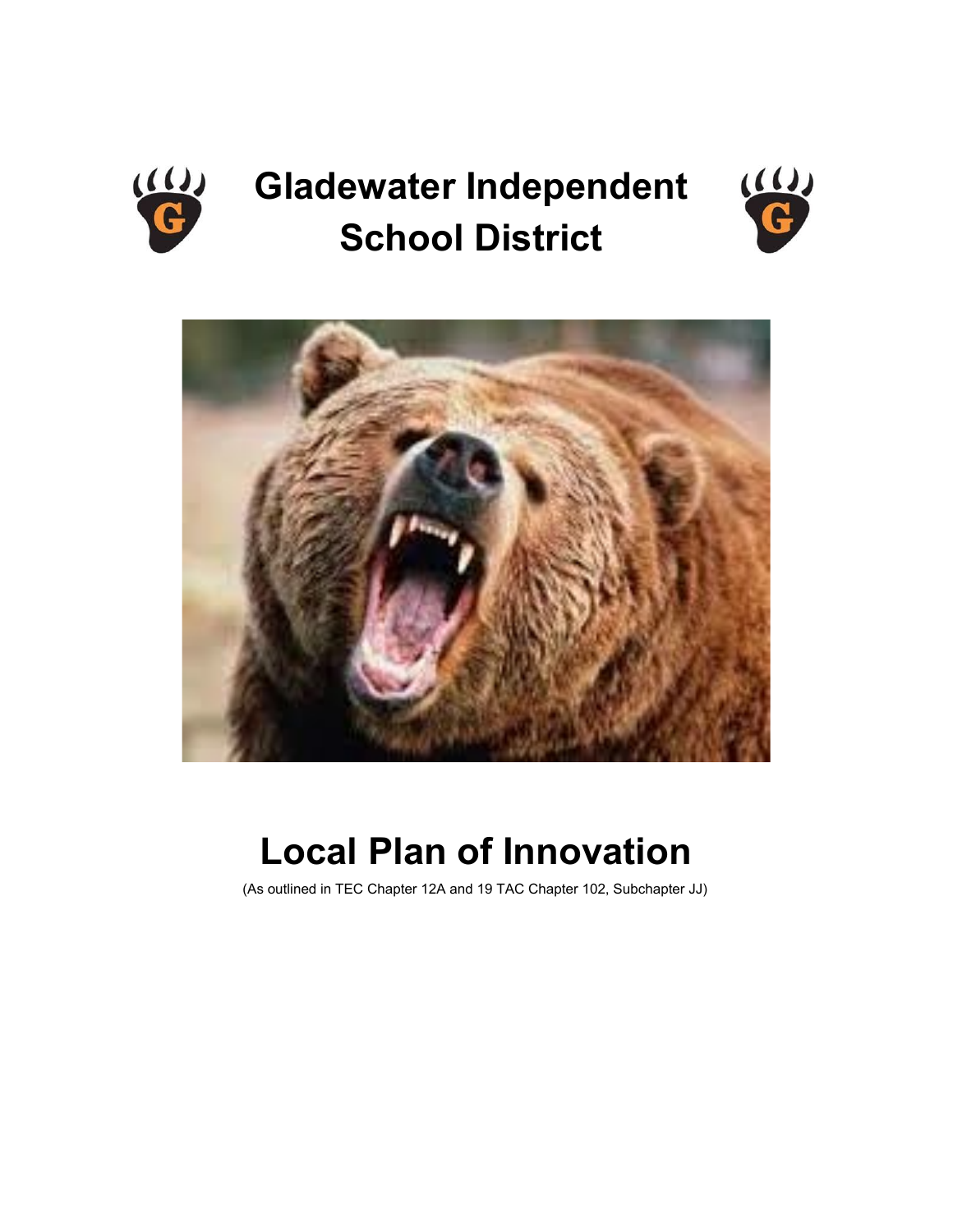### **Gladewater ISD as a District of Innovation**

Districts of Innovation and Exemptions from Provisions of the Texas Education Code under House Bill 1842

Gladewater ISD will continue to follow the Texas Education Code in all other areas except for the specific exemptions outlined in this plan. If at some point it is decided that changes or additional exemptions should be considered, the district will reconvene the District of Innovation Planning committee to explore possible revisions as per Districts of Innovation guidelines in the TEC.

As we look to the future of Gladewater ISD, we must be positioned to maximize opportunities and minimize the barriers that could otherwise preclude us from doing our best work on our students' behalf. House Bill 1842, passed in the 84th Texas Legislative Session, provides an opportunity for Texas public school districts to modify state requirements at the local level to better meet the unique needs of their student populations in order to prepare them for success and lifelong learning. As a District of Innovation, Gladewater ISD will have greater flexibility and freedom to make important educational decisions for our students at the local level.

In undertaking the creation of this plan for innovation, the Gladewater ISD Board of Trustees, in accordance with the Texas Education Code, held a public hearing before appointing the District-wide Educational Improvement Council to act as the innovation plan committee and to develop a local plan of innovation for Gladewater ISD.

The Innovation Plan Committee/District-wide Educational Improvement Council members are:

Sedric G. Clark - Superintendent Candy Keller - Middle School Teacher Glenda Hickey - Chief Financial Officer Emily Brown - Elementary Teacher Amy Maberry - Literacy Coordinator **Beth Choice - Elementary Teacher** Derrick Floyd - Assistant Principal Ramonda Hawley - Elementary Teacher Renee Byers - Assistant Principal Allison Taylor - Elementary Teacher Kathy Cates - Counselor **Value 2018** Jamie Cook - Parent Nicole Ferrel - High School Teacher Robert Johnson - Parent Katelyn James - High School Teacher Todd Clifton - Community/Business Bethany Ledbetter - High School Teacher

Jimmy C. Lightfoot - Facilitator Carla Templeman - Middle School Teacher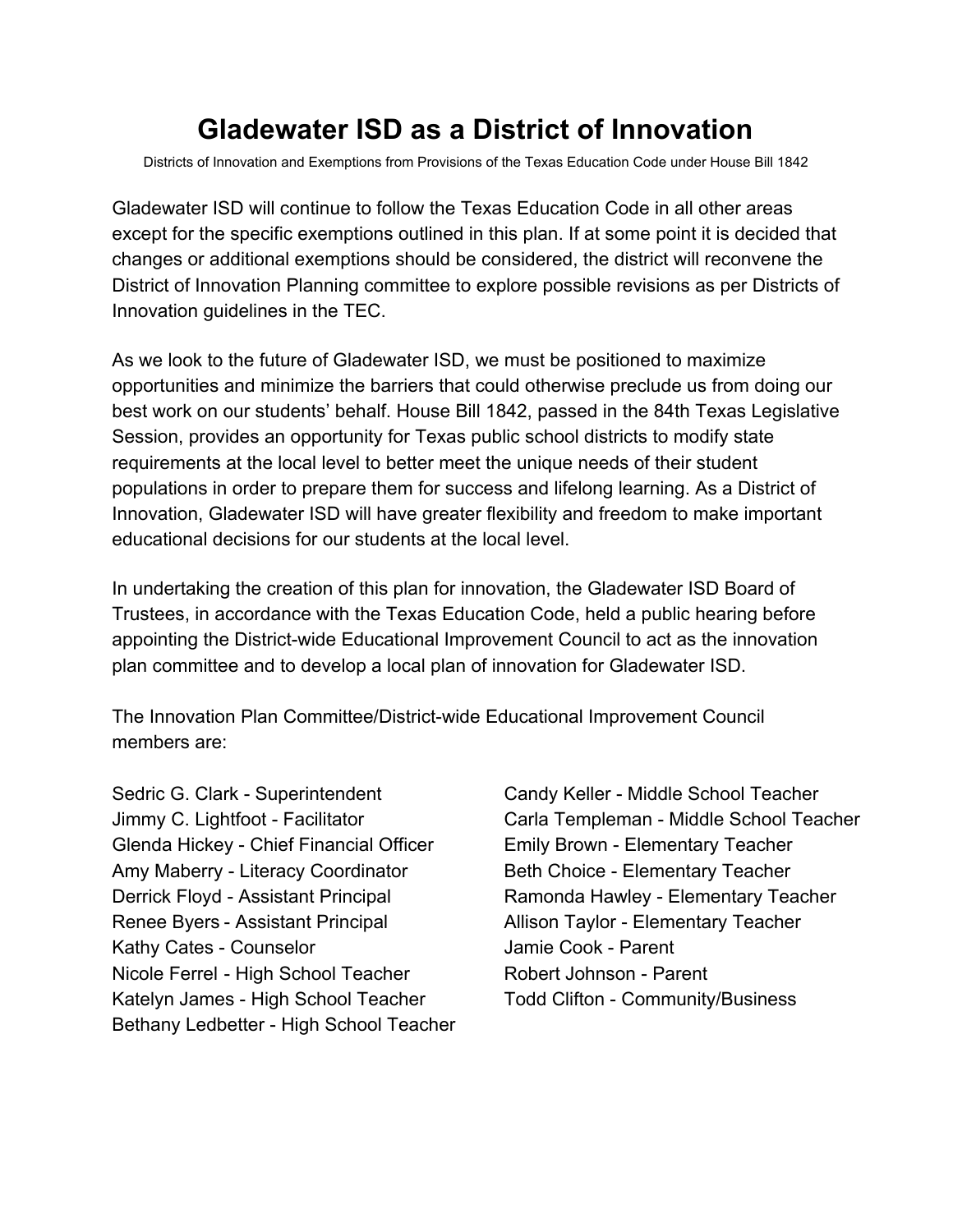### **Term of Plan**

This plan of innovation will be in effect for 5 years beginning July 1, 2018 and ending June 30, 2023. The plan may be amended or terminated at any time by the Board of Trustees in accordance with the Texas Education Code.

### **District of Innovation Timeline**

| November 13, 2017 | Adopted board resolution to pursue District of Innovation     |
|-------------------|---------------------------------------------------------------|
| December 11, 2017 | Public hearing concerning District of Innovation              |
| December 11, 2017 | Appointed District of Innovation committee                    |
| February 22, 2018 | Provided board with proposed Plan of Innovation for review    |
| February 22, 2018 | Posted proposed plan on district website for at least 30 days |
| February 26, 2018 | Board approval to notify the Commissioner of Education        |
|                   | of the board's intent to vote on a Plan of Innovation         |
| March 8, 2018     | Public meeting of the DEIC to approve the Plan of Innovation  |
| March 26, 2018    | Board approval of the Plan of Innovation                      |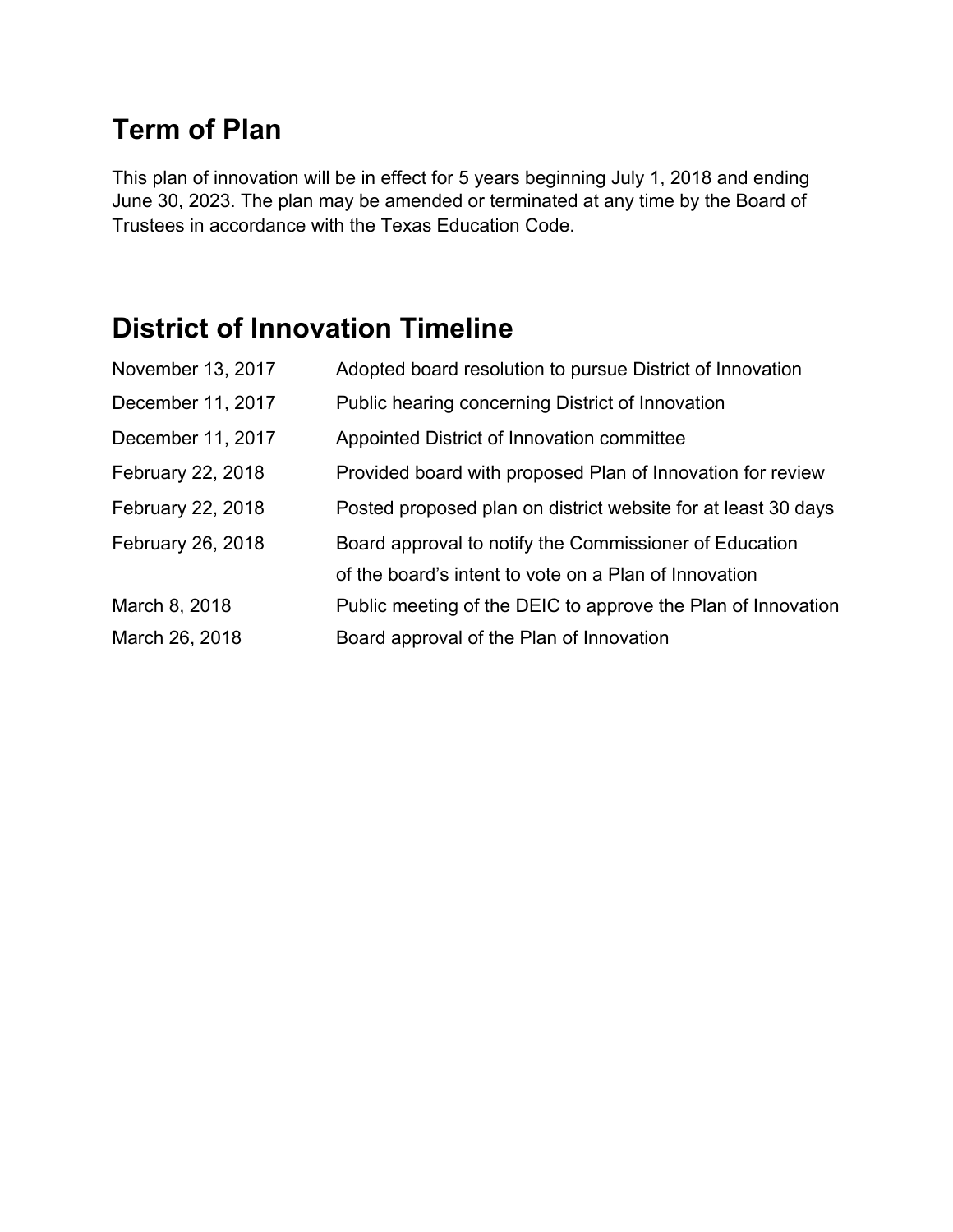### **Uniform School Start Date (***TEC 25.0811***)**

#### **Currently**

Students may not begin a school year before the 4th Monday of August each year. This had been the rule for many years, however, districts had the option of applying for a waiver to start earlier. The vast majority of districts applied for the waiver and would begin the 3rd Monday, some even going as early as the 2nd Monday. Texas tourism groups lobbied to have this waiver practice stopped because they believed it was hurting their summer tourism business. Therefore, several years ago the legislature took away all waivers and dictated that districts may not begin until the 4th Monday, with no exceptions.

#### **Proposed**

Gladewater ISD will determine its own start date for school each year. This flexibility of start date allows the district to determine locally, on an annual basis, what best meets the needs of students, educators, and the local community.

Regardless of the start date in any given year, Gladewater ISD teachers and instructional staff will not report earlier than August 1st. Furthermore, Gladewater ISD will not propose or adopt a calendar with less than the required number of operational and/or instructional minutes as set forth by the TEC.

Local benefits of an earlier start date:

- The number of instructional days in the first and second semesters will be more balanced.
- A greater number of instructional days prior to state standardized assessments.
- The ability to end the first semester before Christmas break. It is difficult for students to return to school after a two-week break and immediately take semester exams or cumulative assessments.
- Flexibility to begin the school year with a short week, which eases the transition for students, their families, and faculty.
- The ability for students to enroll in college courses that begin in early June (Summer I), thereby increasing college readiness.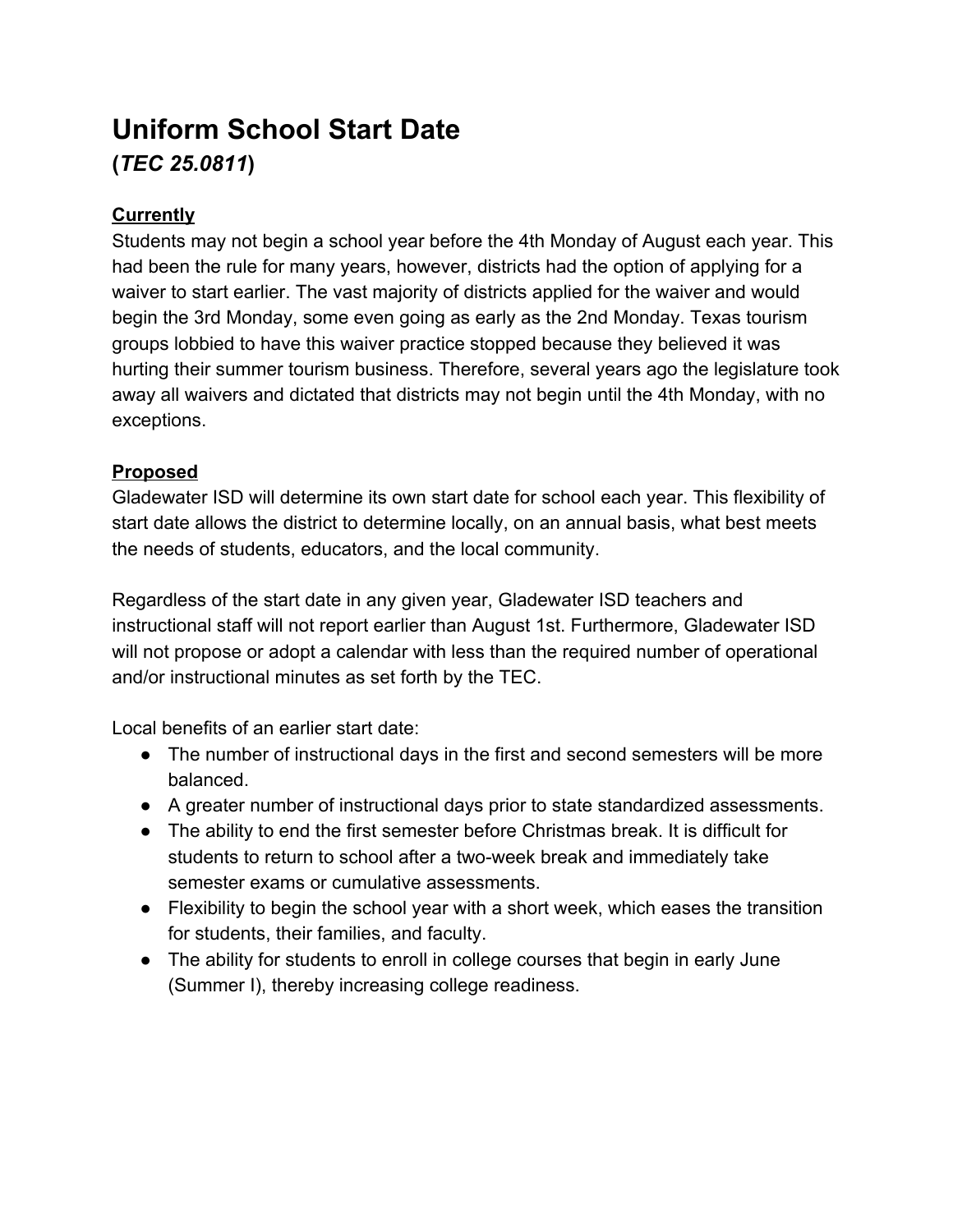### **Teacher Certification (***TEC 21.003, 21.053, 21.057***)**

#### **Currently**

Currently TEC 21.003(a)states that a person may not be employed as a teacher by a school district unless the person holds an appropriate certificate or permit issued by the appropriate state agency. In the event a district cannot locate a certified teacher for a position or a teacher is teaching subject outside of their certification, the district must request emergency certification from the Texas Education Agency and/or State Board of Educator Certification. This system is burdensome and does not take into account the unique financial and/or instructional needs of the district.

TEC 21.053 requires a teacher to present his or her certificate to the District before their employment contract will be binding, and prohibits the District from paying an educator for teacher if the educator does not hold a valid certificate at the time.

TEC 21.057 requires that the District provide written notice to parents if an inappropriately or uncertified teacher is assigned to a classroom for more than 30 consecutive instructional days.

#### **Proposed**

Gladewater ISD will continue to seek traditionally certified candidates for all teaching and administrative positions. With a local waiver, a non-certified professional can teach non-core subjects as needed. This would require the submission of credentials and superintendent approval.

For Dual Credit, CTE, or fine art courses for which a traditionally certified candidate is not identified, the District will recruit instructors with an appropriate Master's degree (dual credit) or industry certification/experience in the field of need (CTE/fine art). Gladewater ISD can extend the employee a one year local certificate approved by the superintendent. Local teaching certificates will be for one year. The District will develop minimum required qualifications for persons hired for such positions and also will identify required professional development in the areas of student management, instructional strategies, curriculum, and more as determined by the supervising administrator. After thoroughly vetting candidates for hire, Gladewater ISD will consider the instructors hired for these positions to be appropriately qualified and will not provide additional special notification to parents of students in their classes that the instructor does not hold a traditional teaching certificate.